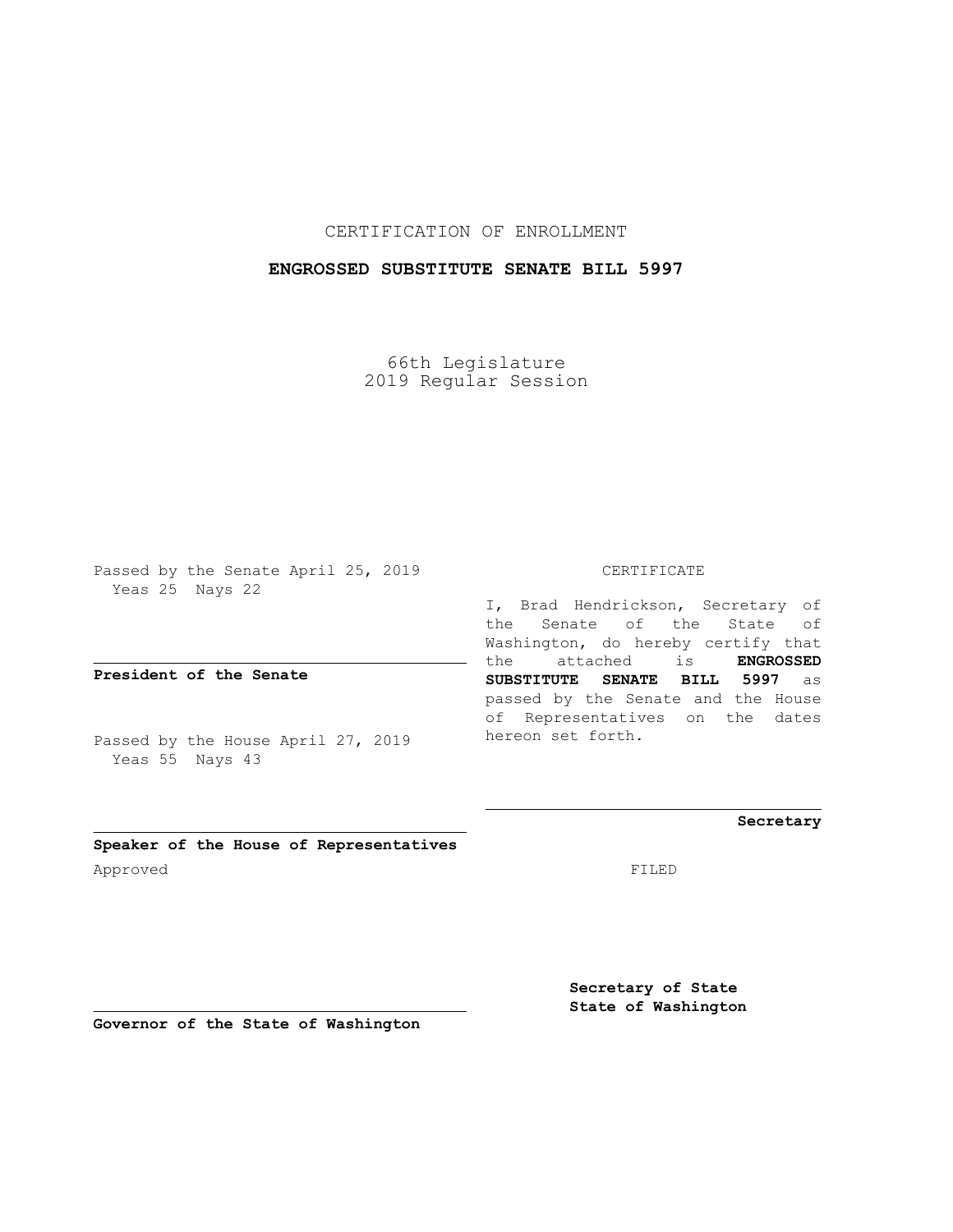#### **ENGROSSED SUBSTITUTE SENATE BILL 5997**

Passed Legislature - 2019 Regular Session

**State of Washington 66th Legislature 2019 Regular Session By** Senate Ways & Means (originally sponsored by Senators Rolfes and Hunt)

 AN ACT Relating to increasing revenues by revising tax preferences and enforcement processes; amending RCW 82.08.0273, 47.68.255, and 88.02.400; reenacting and amending RCW 46.16A.030; adding a new section to chapter 10.05 RCW; creating a new section; prescribing penalties; providing an effective date; and declaring an 6 emergency.

7 BE IT ENACTED BY THE LEGISLATURE OF THE STATE OF WASHINGTON:

- 8 **PART I**
- 

### 9 **Narrowing the Nonresident Sales and Use Tax Exemption**

10 **Sec. 101.** RCW 82.08.0273 and 2014 c 140 s 17 are each amended to read as follows:11

12 (1) ((The tax levied by RCW 82.08.020 does not apply to)) Subject 13 to the conditions and limitations in this section, an exemption from 14 the tax levied by RCW 82.08.020 in the form of a remittance from the 15 department is provided for sales to nonresidents of this state of 16 tangible personal property, digital goods, and digital codes( $(\tau)$ 17 when)). The exemption only applies if:

18 (a) The property is for use outside this state;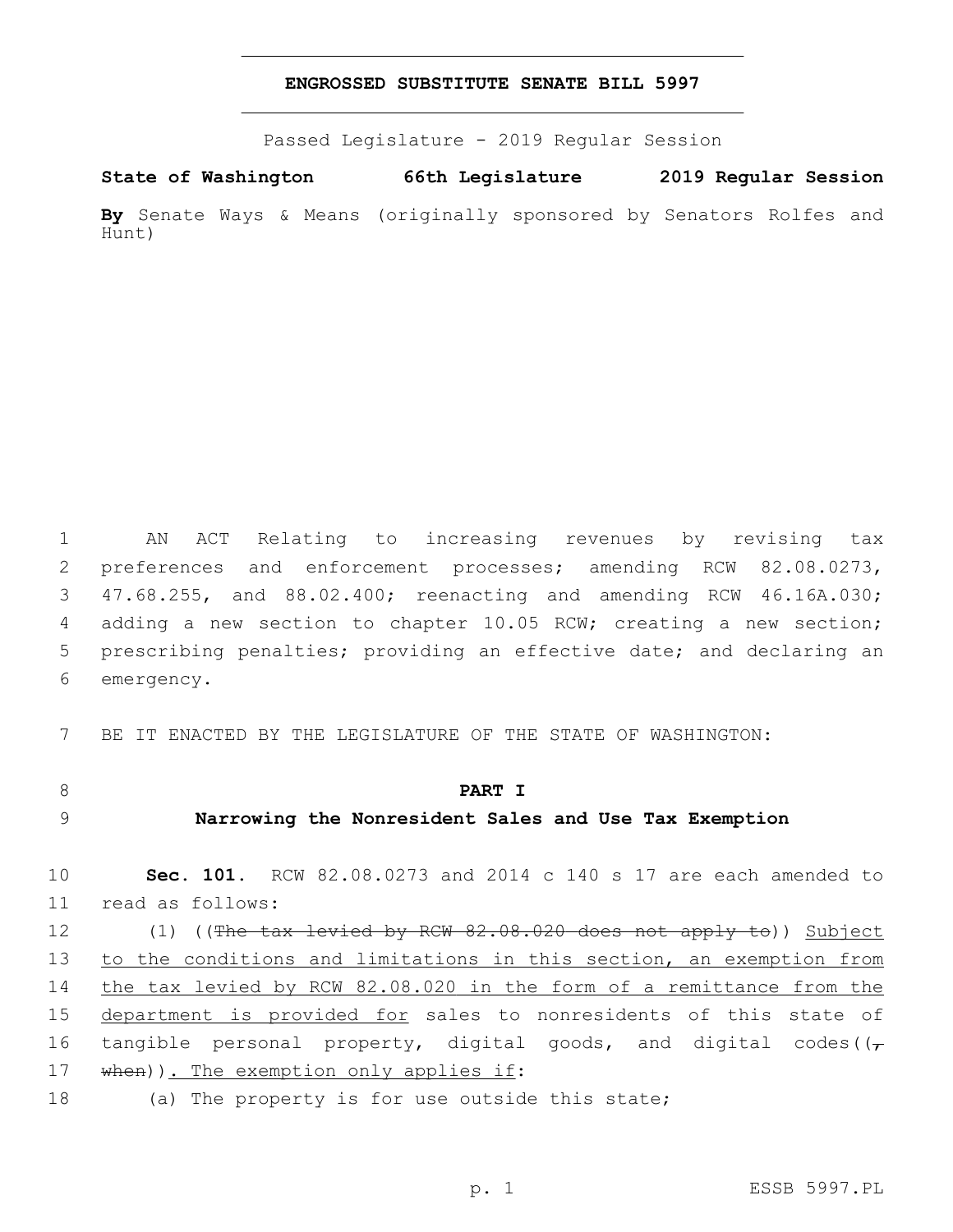(b) The purchaser is a bona fide resident of a province or territory of Canada or a state, territory, or possession of the United States, other than the state of Washington; and

 (i) Such state, possession, territory, or province does not impose, or have imposed on its behalf, a generally applicable retail sales tax, use tax, value added tax, gross receipts tax on retailing activities, or similar generally applicable tax, of three percent or 8 more; or

 (ii) If imposing a tax described in (b)(i) of this subsection, provides an exemption for sales to Washington residents by reason of 11 their residence; and

 (c) The purchaser agrees, when requested, to grant the department of revenue access to such records and other forms of verification at 14 ((his or her)) the purchaser's place of residence to assure that such purchases are not first used substantially in the state of 16 Washington.

 (2) Notwithstanding anything to the contrary in this chapter, if parts or other tangible personal property are installed by the seller during the course of repairing, cleaning, altering, or improving motor vehicles, trailers, or campers and the seller makes a separate 21 charge for the tangible personal property, the tax levied by RCW 82.08.020 does not apply to the separately stated charge to a nonresident purchaser for the tangible personal property but only if 24 the seller certifies in writing to the purchaser that the separately stated charge does not exceed either the seller's current publicly 26 stated retail price for the tangible personal property or, if no publicly stated retail price is available, the seller's cost for the tangible personal property. However, the exemption provided by this section does not apply if tangible personal property is installed by the seller during the course of repairing, cleaning, altering, or improving motor vehicles, trailers, or campers and the seller makes a single nonitemized charge for providing the tangible personal 33 property and service. All of the ((requirements)) provisions in 34 subsections (1) and (3) through  $((+6+))$  (7) of this section apply to 35 this subsection.

 (3)(a) Any person claiming exemption from retail sales tax under 37 the provisions of this section must ((display proof of his or her current nonresident status as provided in this section)) pay the state and local sales tax to the seller at the time of purchase and then request a remittance from the department in accordance with this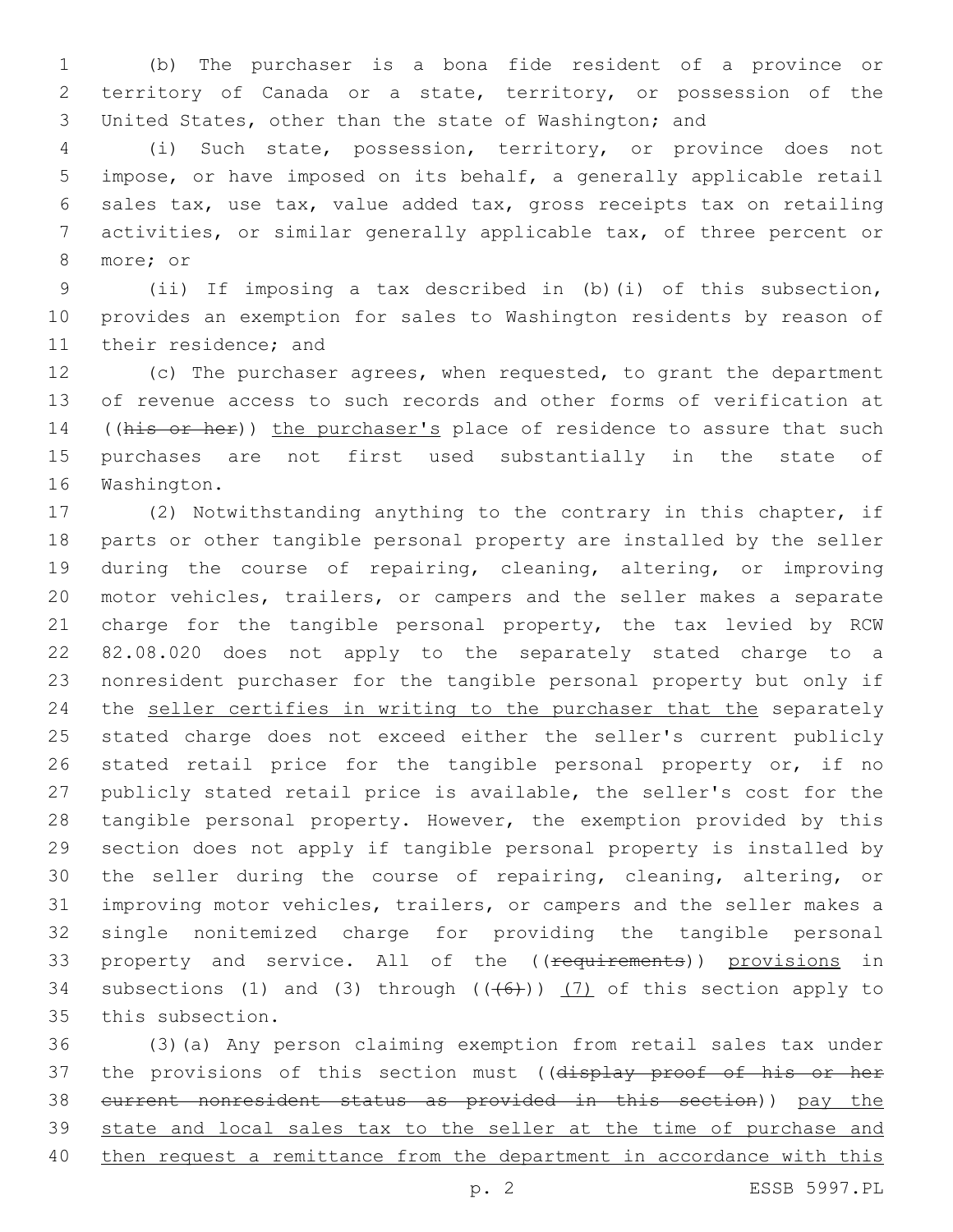1 subsection and subsection (4) of this section. A request for 2 remittance must include proof of the person's status as a nonresident 3 at the time of the purchase for which a remittance is requested. The 4 request for a remittance must also include any additional information 5 and documentation as required by the department, which may include a 6 description of the item purchased for which a remittance is 7 requested, the sales price of the item, the amount of sales tax paid 8 on the item, the date of the purchase, the name of the seller and the 9 physical address where the sale took place, and copies of sales 10 receipts showing the qualified purchases.

 (b) Acceptable proof of a nonresident person's status includes one piece of identification such as a valid driver's license from the jurisdiction in which the out-of-state residency is claimed or a valid identification card which has a photograph of the holder and is issued by the out-of-state jurisdiction. Identification under this subsection (3)(b) must show the holder's residential address and have as one of its legal purposes the establishment of residency in that 18 out-of-state jurisdiction.

19 (((c) In lieu of furnishing proof of a person's nonresident 20 status under (b) of this subsection (3), a person claiming exemption 21 from retail sales tax under the provisions of this section may 22 provide the seller with an exemption certificate in compliance with 23 subsection (4) (b) of this section.))

24 (4)(a) ((Nothing in this section requires the vendor to make tax 25 exempt retail sales to nonresidents. A vendor may choose to make 26 sales to nonresidents, collect the sales tax, and remit the amount of 27 sales tax collected to the state as otherwise provided by law. If the 28 vendor chooses to make a sale to a nonresident without collecting the 29 sales tax, the vendor must examine the purchaser's proof of 30 nonresidence, determine whether the proof is acceptable under 31 subsection (3)(b) of this section, and maintain records for each 32 nontaxable sale which must show the type of proof accepted, including 33 any identification numbers where appropriate, and the expiration  $34$  date, if any.

 (b) In lieu of using the method provided in (a) of this subsection to document an exempt sale to a nonresident, a seller may accept from the purchaser a properly completed uniform exemption certificate approved by the streamlined sales and use tax agreement governing board or any other exemption certificate as may be 40 authorized by the department and properly completed by the purchaser.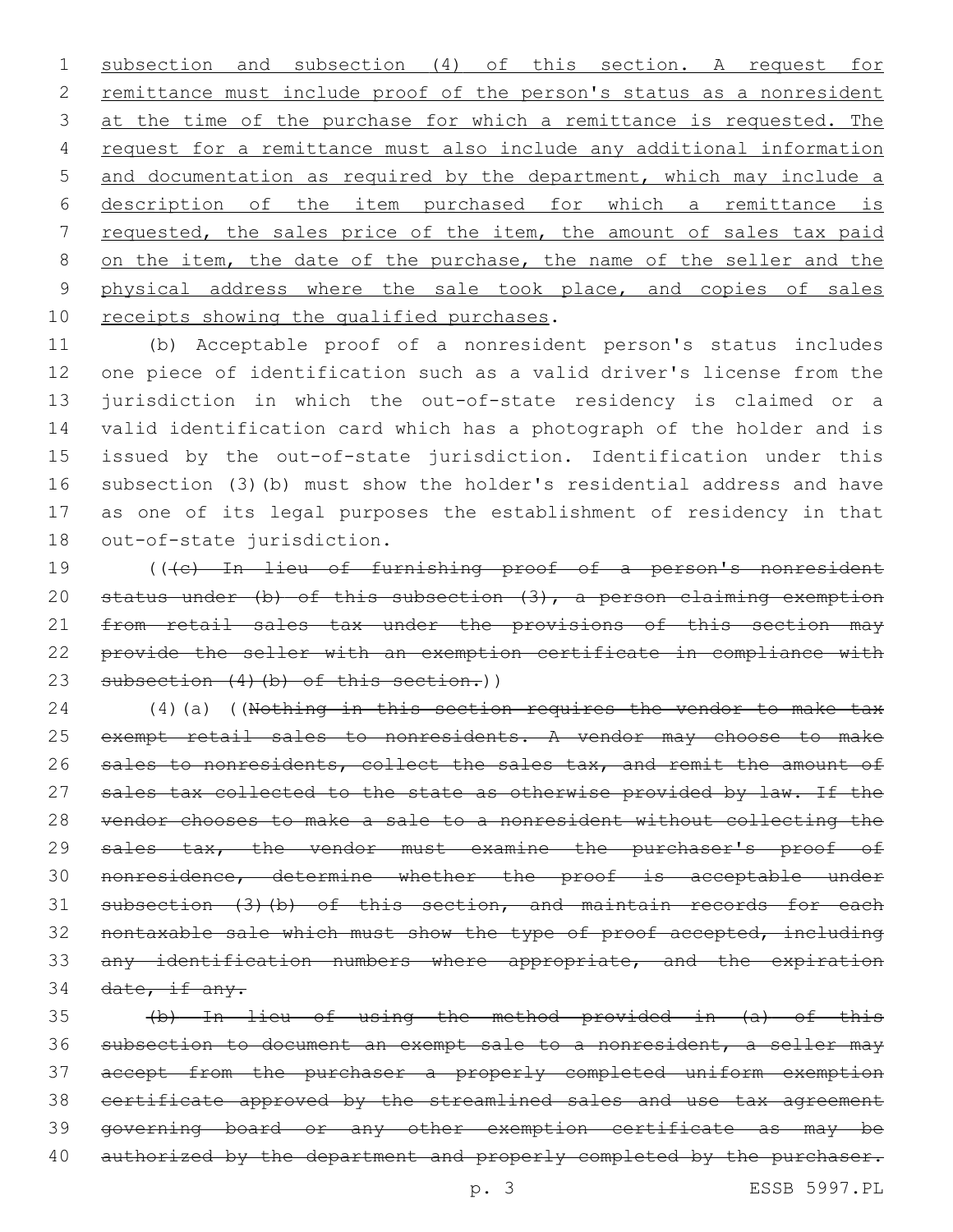1 A nonresident purchaser who uses an exemption certificate authorized 2 in this subsection (4)(b) must include the purchaser's driver's 3 license number or other state-issued identification number and the 4 state of issuance.

 (c) In lieu of using the methods provided in (a) and (b) of this subsection to document an exempt sale to a nonresident, a seller may capture the relevant data elements as allowed under the streamlined 8 sales and use tax agreement.

9 (5)(a) Any person making fraudulent statements, which includes 10 the offer of fraudulent identification or fraudulently procured 11 identification to a vendor, in order to purchase goods without paying 12 retail sales tax is quilty of perjury under chapter 9A.72 RCW.

13 (b) Any person making tax exempt purchases under this section by 14 displaying proof of identification not his or her own, or counterfeit 15 identification, with intent to violate the provisions of this 16 section, is quilty of a misdemeanor and, in addition, is liable for 17 the tax and subject to a penalty equal to the greater of one hundred 18 dollars or the tax due on such purchases.

19 (6)(a) Any vendor who makes sales without collecting the tax and 20 who fails to maintain records of sales to nonresidents as provided in 21 this section is personally liable for the amount of tax due.

22 (b) Any vendor who makes sales without collecting the retail 23 sales tax under this section and who has actual knowledge that the 24 purchaser's proof of identification establishing out-of-state 25 residency is fraudulent is guilty of a misdemeanor and, in addition, 26 is liable for the tax and subject to a penalty equal to the greater 27 of one thousand dollars or the tax due on such sales. In addition, 28 both the purchaser and the vendor are liable for any penalties and 29 interest assessable under chapter 82.32 RCW.

30 (7))) (i) Beginning January 1, 2020, through December 31, 2020, a person may request a remittance from the department for state sales taxes paid by the person on qualified retail purchases made in Washington between July 1, 2019, and December 31, 2019.

 (ii) Beginning January 1, 2021, a person may request a remittance 35 from the department during any calendar year for state sales taxes paid by the person on qualified retail purchases made in Washington during the immediately preceding calendar year only. No application may be made with respect to purchases made before the immediately preceding calendar year.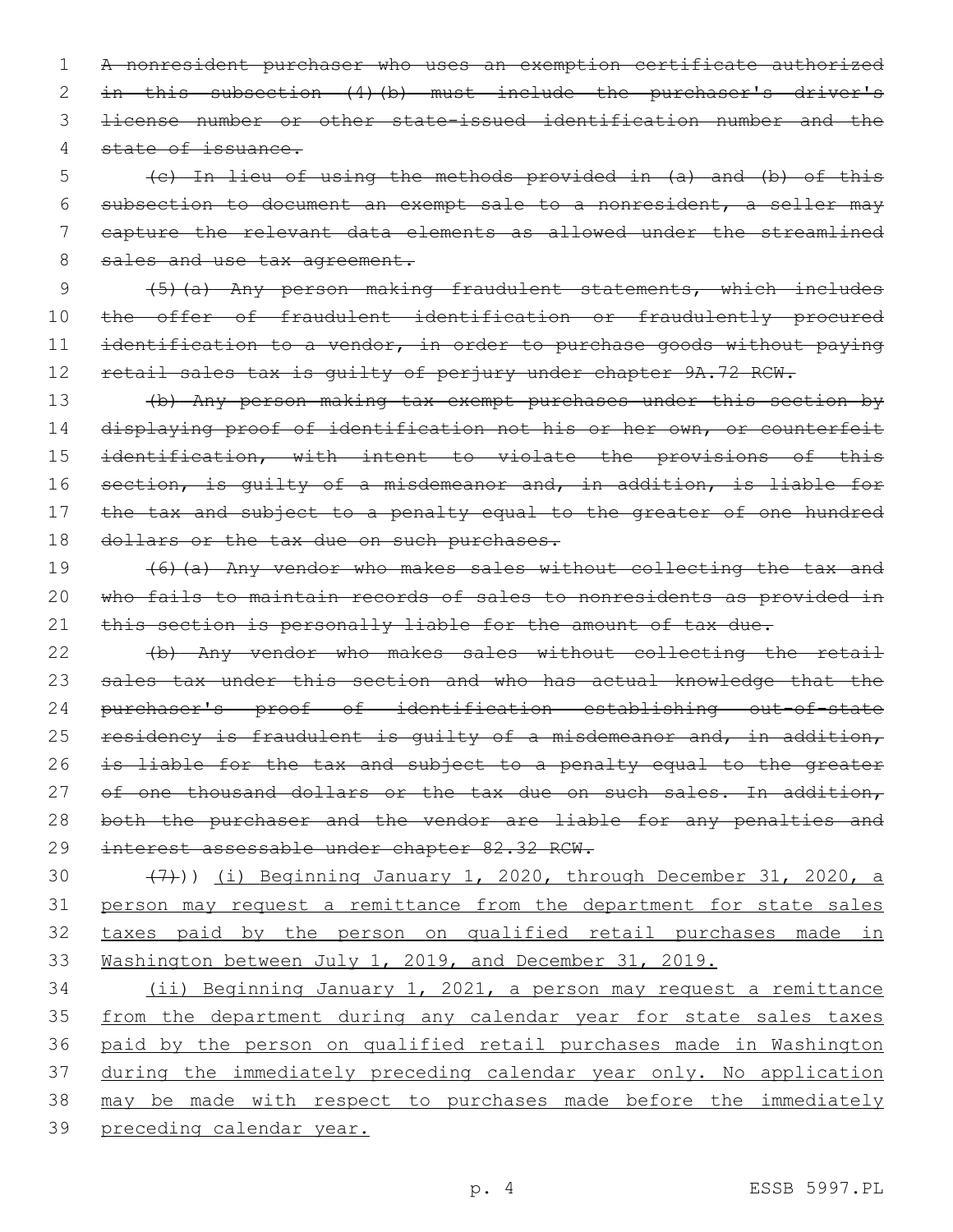(b) The remittance request, including proof of nonresident status and any other documentation and information required by the 3 department, must be provided in a form and manner as prescribed by the department. Only one remittance request may be made by a person per calendar year.

 (c) The total amount of a remittance request must be at least twenty-five dollars. The department must deny any request for a remittance that is less than twenty-five dollars.

 (d) The department will examine the applicant's proof of nonresident status and any other documentation and information as required in the application to determine whether the applicant is entitled to a remittance under this section.

 (5)(a) Any person making fraudulent statements to the department, 14 which includes the offer of fraudulent or fraudulently procured identification or fraudulent sales receipts, in order to receive a remittance of retail sales tax is guilty of perjury under chapter 9A.72 RCW and is ineligible to receive any further remittances from the department under this section.

 (b) Any person obtaining a remittance of retail sales tax from the department by providing proof of identification or sales receipts not the person's own, or counterfeit identification or sales receipts is (i) liable for repayment of the remittance, including interest as provided in chapter 82.32 RCW from the date the remittance was transmitted to the person until repaid in full, (ii) liable for a 25 civil penalty equal to the greater of one hundred dollars or the amount of the remittance obtained in violation of this subsection (5)(b), and (iii) ineligible to receive any further remittances from the department under this section.

 (c) Any person assisting another person in obtaining a remittance of retail sales tax in violation of (b) of this subsection is jointly and severally liable for amounts due under (b) of this subsection and is also ineligible to receive any further remittances from the department under this section.

 (6) A person who receives a refund of sales tax from the seller for any reason with respect to a purchase made in this state is not entitled to a remittance for the tax paid on the purchase. A person who receives both a remittance under this section and a refund of sales tax from the seller with respect to the same purchase must immediately repay the remittance to the department. Interest as provided in chapter 82.32 RCW applies to amounts due under this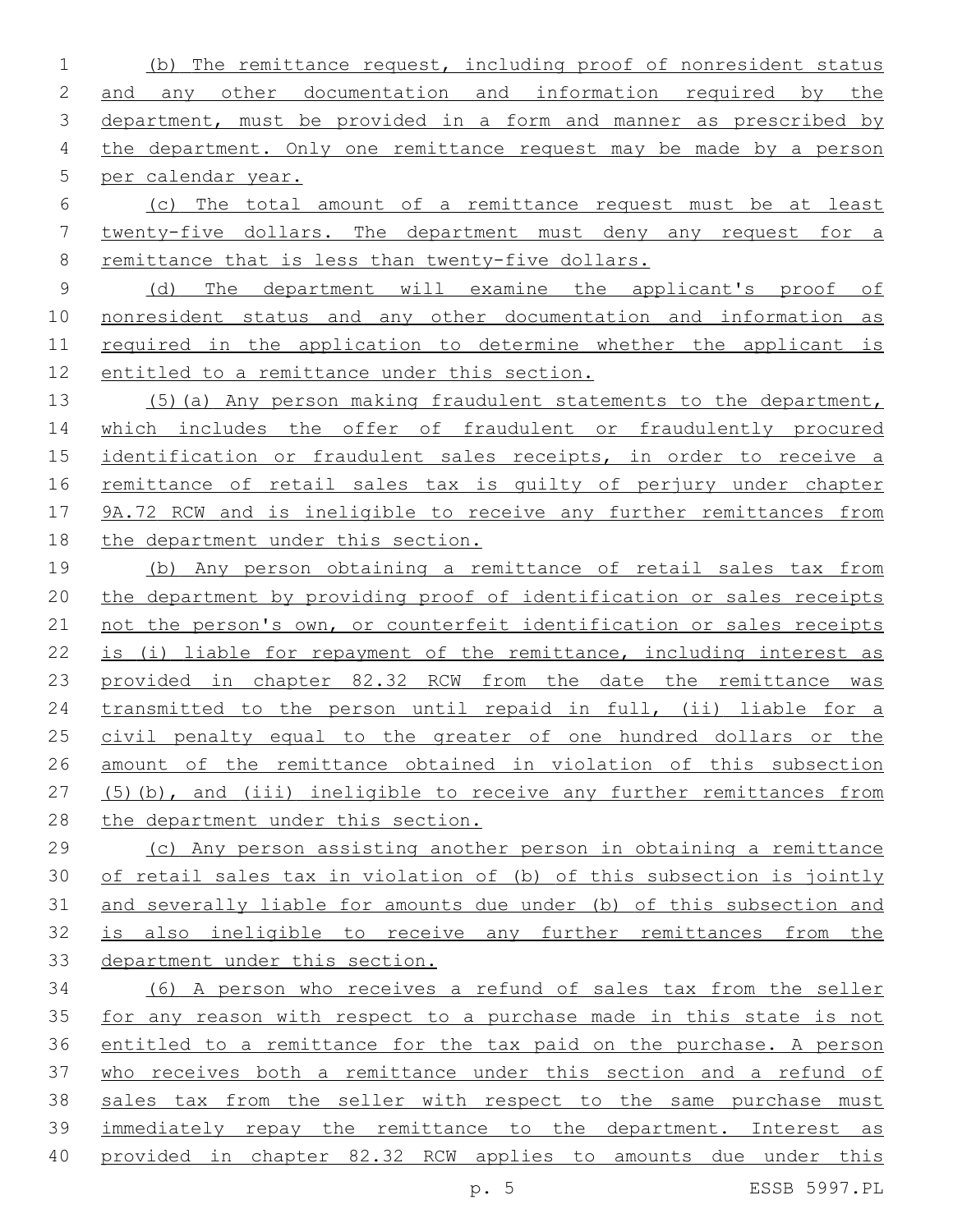section from the date that the department made the remittance until 2 the amount due under this subsection is paid to the department. A person who receives a remittance with respect to a purchase for which 4 the person had, at the time the person submitted the application for a remittance, already received a refund of sales tax from the seller is also liable for a civil penalty equal to the greater of one hundred dollars or the amount of the remittance obtained in violation of this subsection and is ineligible to receive any further remittances from the department under this section.

 (7) The exemption provided by this section is only for the state 11 portion of the sales tax. For purposes of this section, the state 12 portion of the sales tax is not reduced by any local sales tax that 13 is deducted or credited against the state sales tax as provided by law.

 (8) The exemption in this section does not apply to sales of marijuana, useable marijuana, or marijuana-infused products.

## **PART II**

# **Creating a Deferred Finding Program for Nonpayment of License Fees and Taxes for Vehicle, Vessel, and Aircraft Registration**

 NEW SECTION. **Sec. 201.** (1) The legislature finds that counties that border other states and Canada experience a significant problem of residents of Washington state who evade taxes and fees by failing 23 to register their vehicles, aircraft, and vessels in Washington state. According to a 2007 Washington State University study, the department of revenue lost eighty million dollars over the previous five years to persons avoiding taxes and fees in this manner. It was also estimated in the study that twenty thousand vehicles were illegally registered in Oregon to residents of Clark county, Washington. The problem has undoubtedly grown worse in the decade since the study was completed resulting in hundreds of millions of dollars in lost revenue to state and local coffers as these new residents fail to pay their fair share for public services. Moreover, a public safety risk is created when inaccurate information is provided to law enforcement or insurance companies in the event of an accident or infraction.

 (2) Current statutes contain monetarily significant penalties that are appropriate given the scope of the harm. It is the intent of the legislature that law enforcement and prosecutors proceed against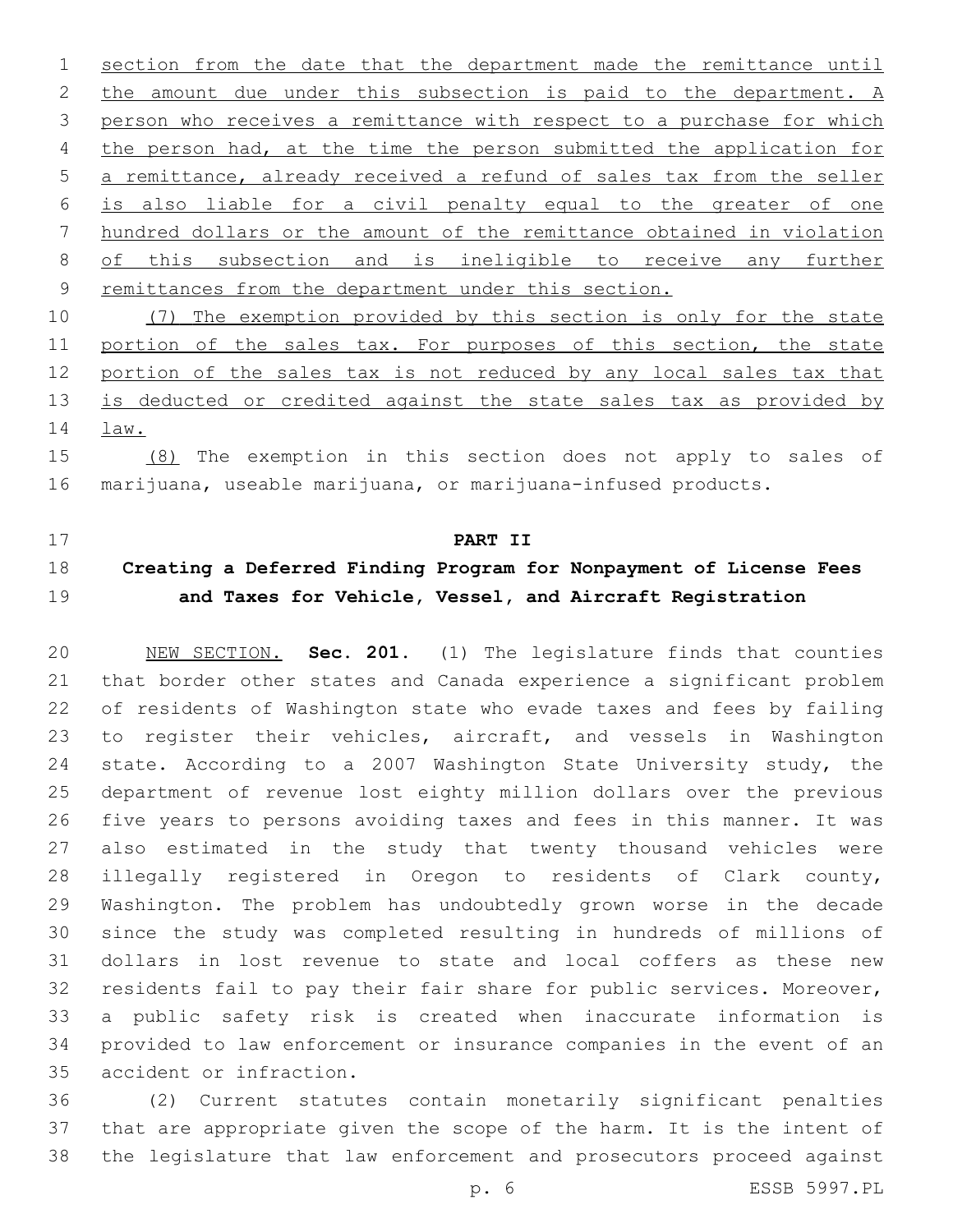violators to the fullest extent of the law. In order to give them more tools and ensure compliance with the law, it is the intent of the legislature to set up a deferred finding program consistent with other programs in the state that allows defendants to obtain dismissal of charges if they take certain remedial steps. It is the intent of the legislature that the punishment for those who do not comply with the deferred finding program remain in force and be fully 8 implemented.

 NEW SECTION. **Sec. 202.** A new section is added to chapter 10.05 10 RCW to read as follows:

 Any county may set up a deferred finding program for persons who receive a citation for failing to register a vehicle under RCW 46.16A.030, an aircraft under RCW 47.68.255, or a vessel under RCW 88.02.400. Upon receipt of proof satisfactory to the prosecuting attorney's office with jurisdiction over the offense, which shall include payment of a five hundred dollar fine, that the person cited has a valid Washington state driver's license, and that the person cited has registered the vehicle, aircraft, or vessel that was the subject of the citation in Washington state, the citation must be dismissed. If receipt of proof does not occur within ninety days of the citation, the prosecuting attorney must seek the full penalty available for the citation. Fines generated pursuant to this program shall be used by the county for the purpose of enforcement and prosecution of registration requirements under RCW 46.16A.030, 47.68.255, or 88.02.400. This section applies to persons who have never received a previous citation or participated in a program of deferred finding for failing to register a vehicle under RCW 46.16A.030, an aircraft under RCW 47.68.255, or a vessel under RCW 29 88.02.400.

 **Sec. 203.** RCW 46.16A.030 and 2011 c 171 s 43 and 2011 c 96 s 31 are each reenacted and amended to read as follows:

 (1) Vehicles must be registered as required by this chapter and must display license plates or decals assigned by the department.

 (2) It is unlawful for a person to operate any vehicle on a public highway of this state without having in full force and effect a current and proper vehicle registration and displaying license 37 plates on the vehicle.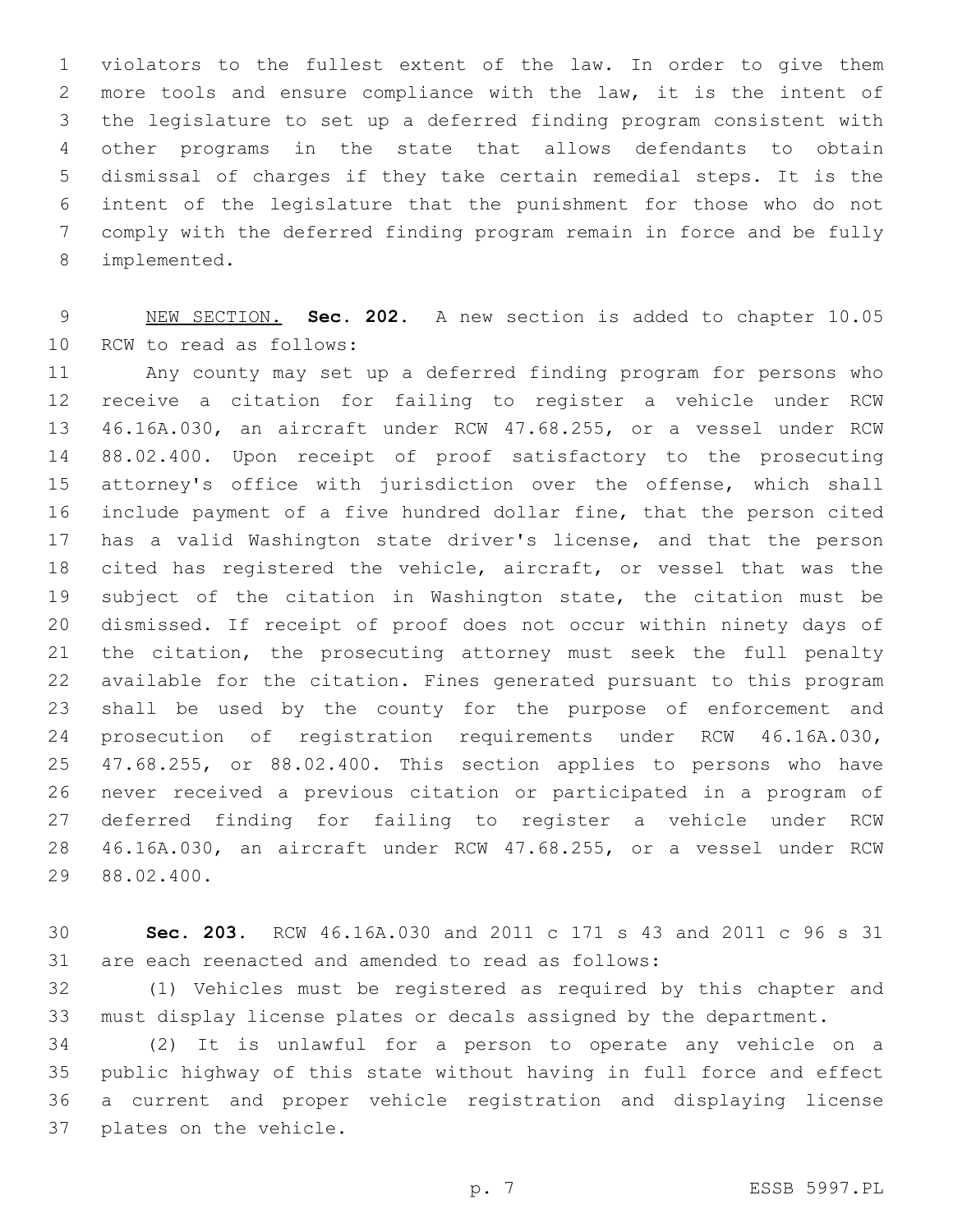(3) Vehicle license plates or registration certificates, whether original issues or duplicates, may not be issued or furnished by the department until the applicant makes satisfactory application for a certificate of title or presents satisfactory evidence that a certificate of title covering the vehicle has been previously issued.

 (4) Failure to make initial registration before operating a vehicle on the public highways of this state is a traffic infraction. A person committing this infraction must pay a fine of five hundred 9 twenty-nine dollars, which may not be suspended( $\frac{1}{1-\text{deferred}}$ )) or reduced. This fine is in addition to any delinquent taxes and fees that must be deposited and distributed in the same manner as if the taxes and fees were properly paid in a timely fashion. The five hundred twenty-nine dollar fine must be deposited into the vehicle licensing fraud account created in the state treasury in RCW 15 46.68.250.

 (5) Failure to renew an expired registration before operating a vehicle on the public highways of this state is a traffic infraction.

 (6) It is a gross misdemeanor for a resident, as identified in RCW 46.16A.140, to register a vehicle in another state, evading the payment of any tax or vehicle license fee imposed in connection with registration. It is punishable, in lieu of the fine in subsection (4) 22 of this section, as follows:

23 (a) For a first offense:

(i) Up to three hundred sixty-four days in the county jail;

 (ii) Payment of a fine of five hundred twenty-nine dollars plus 26 any applicable assessments, which may not be suspended( $\frac{1}{1}$  deferred,)) or reduced. The fine of five hundred twenty-nine dollars must be deposited into the vehicle licensing fraud account created in the 29 state treasury in RCW 46.68.250;

 (iii) A fine of one thousand dollars to be deposited into the vehicle licensing fraud account created in the state treasury in RCW 32 46.68.250, which may not be suspended( $\left(\frac{\text{deferred}}{\text{ermed}}\right)$ ) or reduced; and

 (iv) The delinquent taxes and fees, which must be deposited and distributed in the same manner as if the taxes and fees were properly 35 paid in a timely fashion, and which may not be suspended( $(\tau)$ 36 deferred,) or reduced;

37 (b) For a second or subsequent offense:

(i) Up to three hundred sixty-four days in the county jail;

 (ii) Payment of a fine of five hundred twenty-nine dollars plus 40 any applicable assessments, which may not be suspended( $\overline{(-deferred_r)}$ )

p. 8 ESSB 5997.PL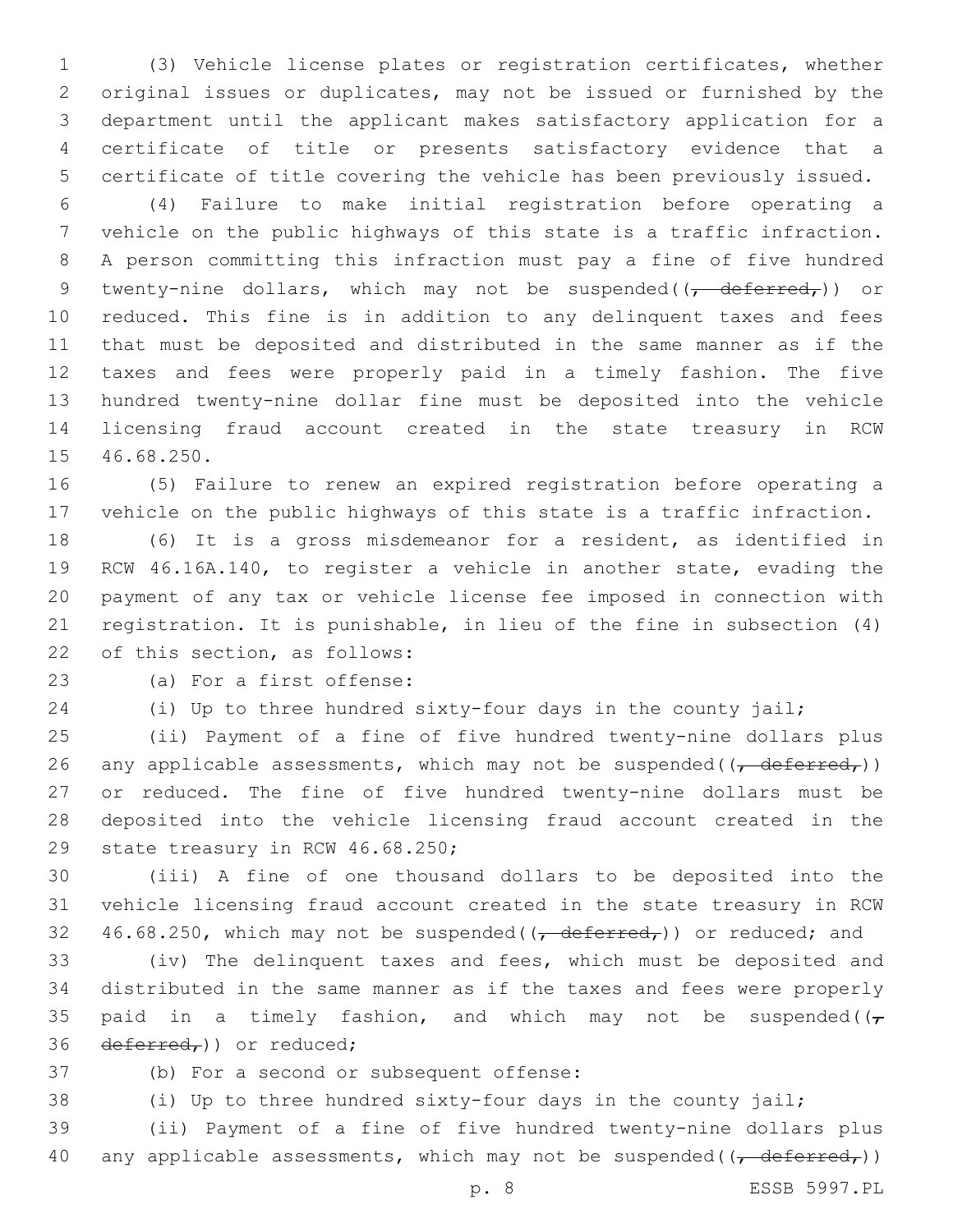or reduced. The fine of five hundred twenty-nine dollars must be deposited into the vehicle licensing fraud account created in the 3 state treasury in RCW 46.68.250;

 (iii) A fine of five thousand dollars to be deposited into the vehicle licensing fraud account created in the state treasury in RCW 6 46.68.250, which may not be suspended( $\left(\frac{\text{deferred}}{\text{ermed}}\right)$ ) or reduced; and

 (iv) The amount of delinquent taxes and fees, which must be deposited and distributed in the same manner as if the taxes and fees were properly paid in a timely fashion, and which may not be 10 suspended( $\frac{10}{100}$  suspended( $\frac{100}{100}$  areduced.

 (7) A vehicle with an expired registration of more than forty-five days parked on a public street may be impounded by a 13 police officer under RCW 46.55.113(2).

 **Sec. 204.** RCW 47.68.255 and 2010 c 161 s 1147 are each amended 15 to read as follows:

 A person who is required to register an aircraft under this chapter and who registers an aircraft in another state or foreign country evading the Washington aircraft excise tax is guilty of a gross misdemeanor. For a second or subsequent offense, the person convicted is also subject to a fine equal to four times the amount of 21 avoided taxes and fees, no part of which may be suspended ( $(e<sup>F</sup>)$  $deferred)$ ). Excise taxes owed and fines assessed  $((with 1)$  must be deposited in the manner provided under RCW 46.16A.030(6).

 **Sec. 205.** RCW 88.02.400 and 2010 c 161 s 1007 are each amended 25 to read as follows:

 (1) It is a gross misdemeanor punishable as provided under chapter 9A.20 RCW for any person owning a vessel subject to taxation 28 under chapter 82.49 RCW to:

 (a) Register a vessel in another state to avoid Washington state vessel excise tax required under chapter 82.49 RCW; or

 (b) Obtain a vessel dealer's license for the purpose of evading 32 excise tax on vessels under chapter 82.49 RCW.

 (2) For a second or subsequent offense, the person convicted is also subject to a fine equal to four times the amount of avoided 35 taxes and fees, which may not be suspended ((or deferred)).

 (3) Excise taxes owed and fines assessed must be deposited in the 37 manner provided under RCW 46.16A.030(6).